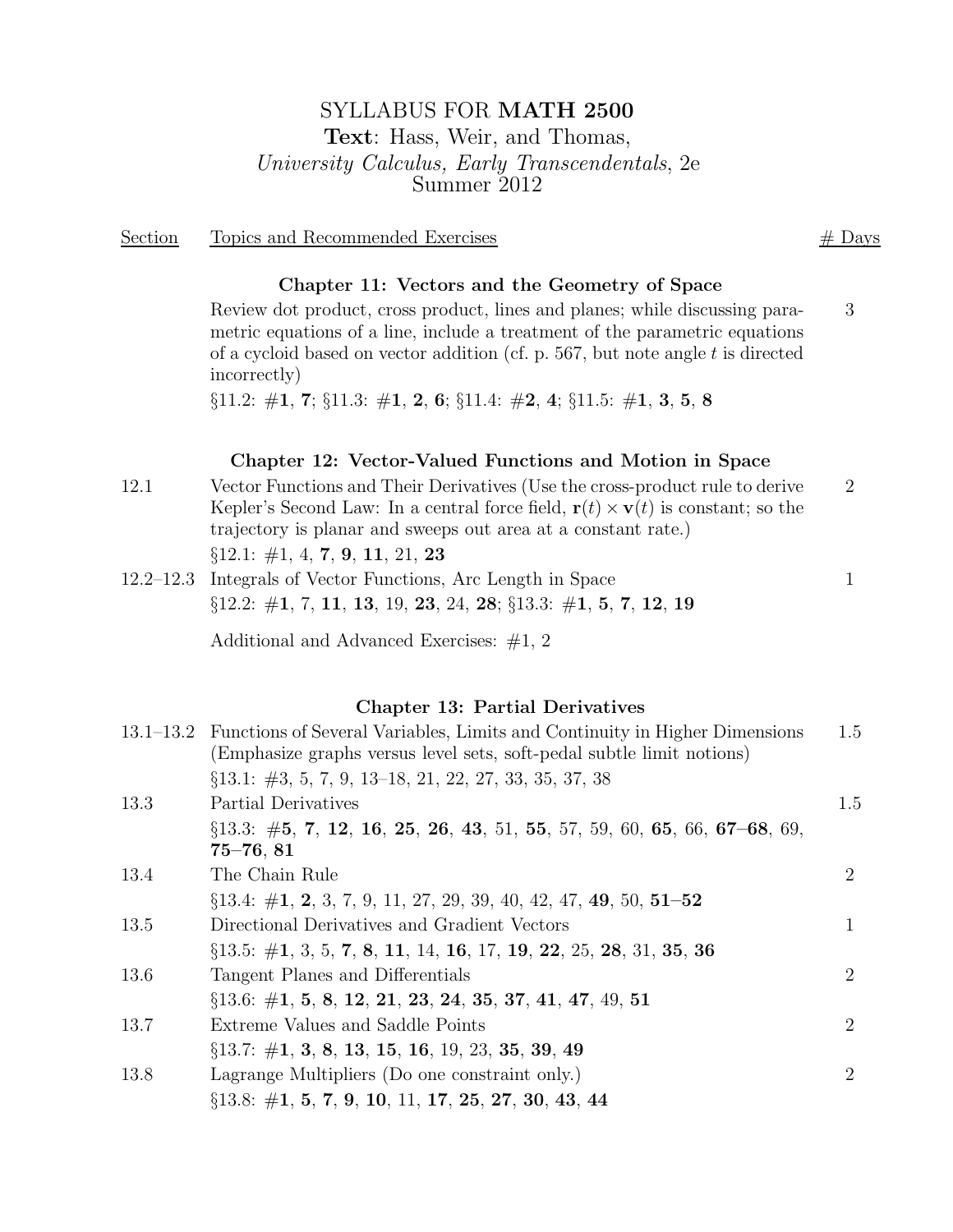## Chapter 14: Multiple Integrals

|      | 14.1–14.2 Double and Iterated Integrals over Rectangles; Double Integrals over Gen-<br>eral Regions                               | 3              |
|------|-----------------------------------------------------------------------------------------------------------------------------------|----------------|
|      | $\S 14.1: \#1, 5, 7, 15, 19, 23, 25; \S 14.2: \#1, 3, 7, 11, 12, 13, 17, 19, 25, 29,$<br>30, 31, 35, 37, 50, 53, 57, 60, [78, 79] |                |
| 14.3 | Area by Double Integration                                                                                                        | $\mathbf{1}$   |
|      | §14.3: #3, 9, 11, 13, 15, 17, 20, 22                                                                                              |                |
| 14.4 | Double Integrals in Polar Form (Include $\S 10.3$ , as students will not have<br>seen it.)                                        | $\overline{2}$ |
|      | $\S 14.4: \#3, 7, 10, 13, 17, 23, 25, 28, 32, 33, 35, 36, 41, 42$                                                                 |                |
| 14.5 | Triple Integrals in Rectangular Coordinates                                                                                       | 1              |
|      | $\S 14.5: \#9, 14, 21, 25, 29, 30, [47]$                                                                                          |                |
| 14.6 | Moments and Centers of Mass                                                                                                       | $\mathbf{1}$   |
|      | $\S 14.6: \#4, 13, 21, 25, [35-37]$                                                                                               |                |
| 14.7 | Triple Integrals in Cylindrical and Spherical Coordinates                                                                         | $\overline{2}$ |
|      | $\S 14.7: \#1, 11, 12, 15, 19, 25, 37, 43, 47, 53, 62, 65, 74$                                                                    |                |
|      | Additional and Advanced Exercises: $\#2, 7, 11, 15, 26$                                                                           |                |

# Chapter 15: Integration in Vector Fields

|      | 15.1–15.2 Line Integrals; Vector Fields, Work, Circulation, and Flux                                | $\overline{2}$ |
|------|-----------------------------------------------------------------------------------------------------|----------------|
|      | $\S 15.1: \#1-8, 11, 23, 33; \S 15.2: \#1, 5-6, 7, 12, 15, 23, 25, 27, 29, 31, 33,$<br>53           |                |
| 15.3 | Path Independence, Potential Functions, and Conservative Fields                                     | $\overline{2}$ |
|      | $\S 15.3: \#1-6, 8, 9, 11, 14, 19^*, 22, 25, 30, 38$                                                |                |
| 15.4 | Green's Theorem in the Plane                                                                        | $\overline{2}$ |
|      | $\S 15.4: \#3, 4, 5, 7, 11, 15, 18, 21, 22, 23, 26, 35, 37, 38$                                     |                |
| 15.5 | Surfaces and Area                                                                                   | $\overline{2}$ |
|      | $\S 15.5: \#[1], 5, 7, 11, 13, 17, 19, 26, 42, 43, [56]$                                            |                |
| 15.6 | Surface Integrals                                                                                   | $\overline{2}$ |
|      | $\S 15.6: \#2, 3, 5, 8, 19, 21, 22, 24, 32, 34, 36, 41, 43$                                         |                |
| 15.7 | Stokes' Theorem                                                                                     | $\overline{2}$ |
|      | $\S 15.7: \#2, 3, 5, 7, 9, 10, 11, 14, 15$ [but book's instructions are stupid<br>here $21, 23, 26$ |                |
| 15.8 | The Divergence Theorem and a Unified Theory                                                         | $\overline{2}$ |
|      | $\S 15.8: \#1, 2, 5, 6, 7, 8, 12, 13, 17, [21], 22, [27, 29, 30]$                                   |                |
|      | Additional and Advanced Exercises: $\#3, 5, 9, 13, 16, 19$                                          |                |

<span id="page-1-0"></span><sup>∗</sup>The instructions preceding these exercises are garbled. The domains are not simply connected (except in the case of #22), but, nevertheless, all one needs to do is find a potential function.